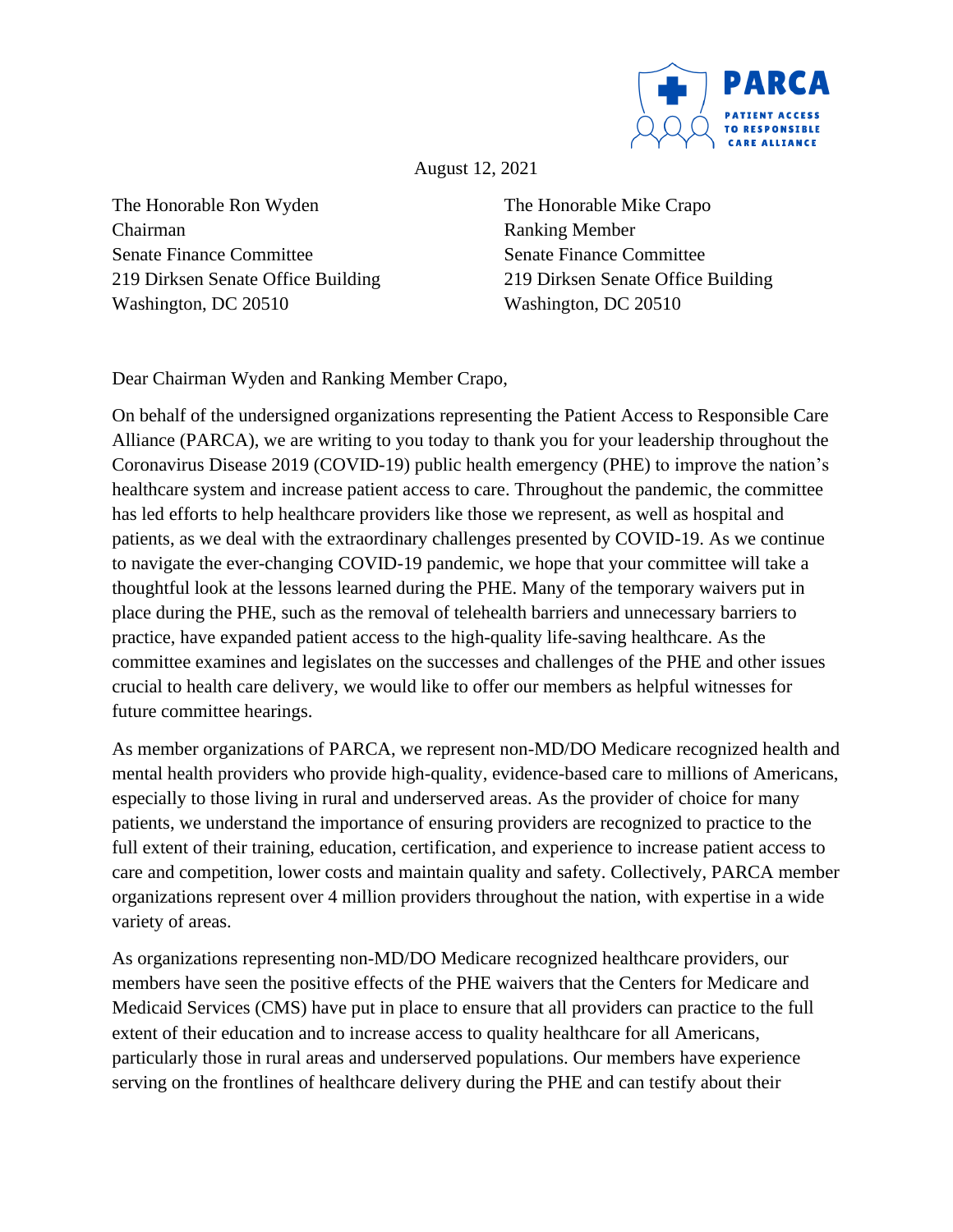

firsthand experiences dealing with COVID-19 and how their practice has been affected by waivers and changes in healthcare policy.

As the health care delivery system evolves, our members are becoming predominant providers for Medicare patients and are often the first line of care for many patients, yet Medicare statutes and regulations continue to lag behind in reflecting these changes. As more patients are receiving high-quality care from non-MD/DO providers, it is crucial that the committee hear from these providers. The experience that our members have is critical to understanding the important lessons of the PHE and how we can better expand healthcare access moving forward.

Each of our organizations are willing to help provide expert witnesses with broad ranges of experience, including experience treating patients with COVID-19; increasing patient access to care in rural and underserved areas, as well as for minority patients; managing health systems and provider owned practices; experience with practicing under the CMS waivers during the PHE; the impact Medicare payment policies have had on the ability of beneficiaries to access care; the flexibility telehealth waivers have provided to many patients, as well as a multitude of other experiences. These insights can help inform your committee as you continue to review changes from the PHE and deliberate in these areas moving forward.

The members of PARCA hope to be constructive partners in this effort and hope that you will consider non-MD/DO providers as witnesses for future hearing. Should you have any questions or wish to discuss how we can be helpful in providing witnesses, you can reach out to Matthew Thackston, Chair of the PARCA Coalition at [mthackston@aana.com](mailto:mthackston@aana.com) or at (202) 741-9081 or to any of our organizations individually. Thank you for your consideration.

Sincerely,

American Academy of Audiology Susan Pilch [spilch@audiology.org](mailto:spilch@audiology.org)

American Academy of PAs Tate Heuer [theuer@aapa.org](mailto:theuer@aapa.org)

American Association of Nurse Anesthetists Matthew Thackston [mthackston@aana.com](mailto:mthackston@aana.com)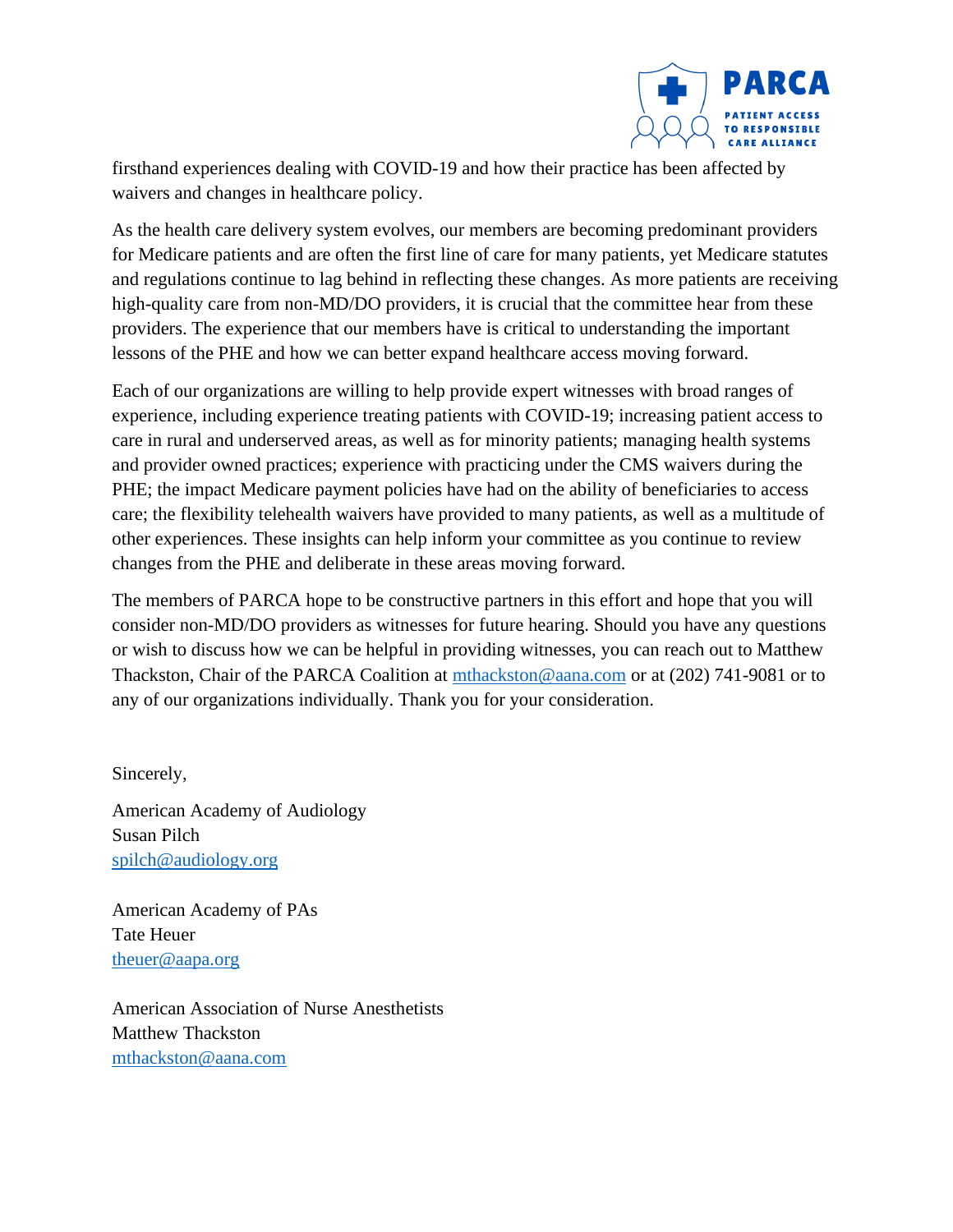

American Association of Nurse Practitioners MaryAnne Sapio [msapio@aanp.org](mailto:msapio@aanp.org)

American Chiropractic Association John Falardeau [jfalardeau@acatoday.org](mailto:jfalardeau@acatoday.org) 

American College of Nurse-Midwives Amy Kohl [akohl@acnm.org](mailto:akohl@acnm.org) 

American Nurses Association Samuel Hewitt [Samuel.hewitt@ana.org](mailto:Samuel.hewitt@ana.org)

American Occupational Therapy Association Heather Parsons [hparsons@aota.org](mailto:hparsons@aota.org)

American Optometric Association Matt Willette [mwillette@aoa.org](mailto:mwillette@aoa.org)

American Physical Therapy Association Justin Elliot [justinelliott@apta.org](mailto:justinelliott@apta.org)

American Podiatric Medical Association Benjamin Wallner [bjwallner@apma.org](mailto:bjwallner@apma.org)

American Psychological Association Scott Barstow [sbarstow@apa.org](mailto:sbarstow@apa.org)

National Association of Pediatric Nurse Practitioners Dave Mason [davem@masonconsulting.com](mailto:davem@masonconsulting.com)